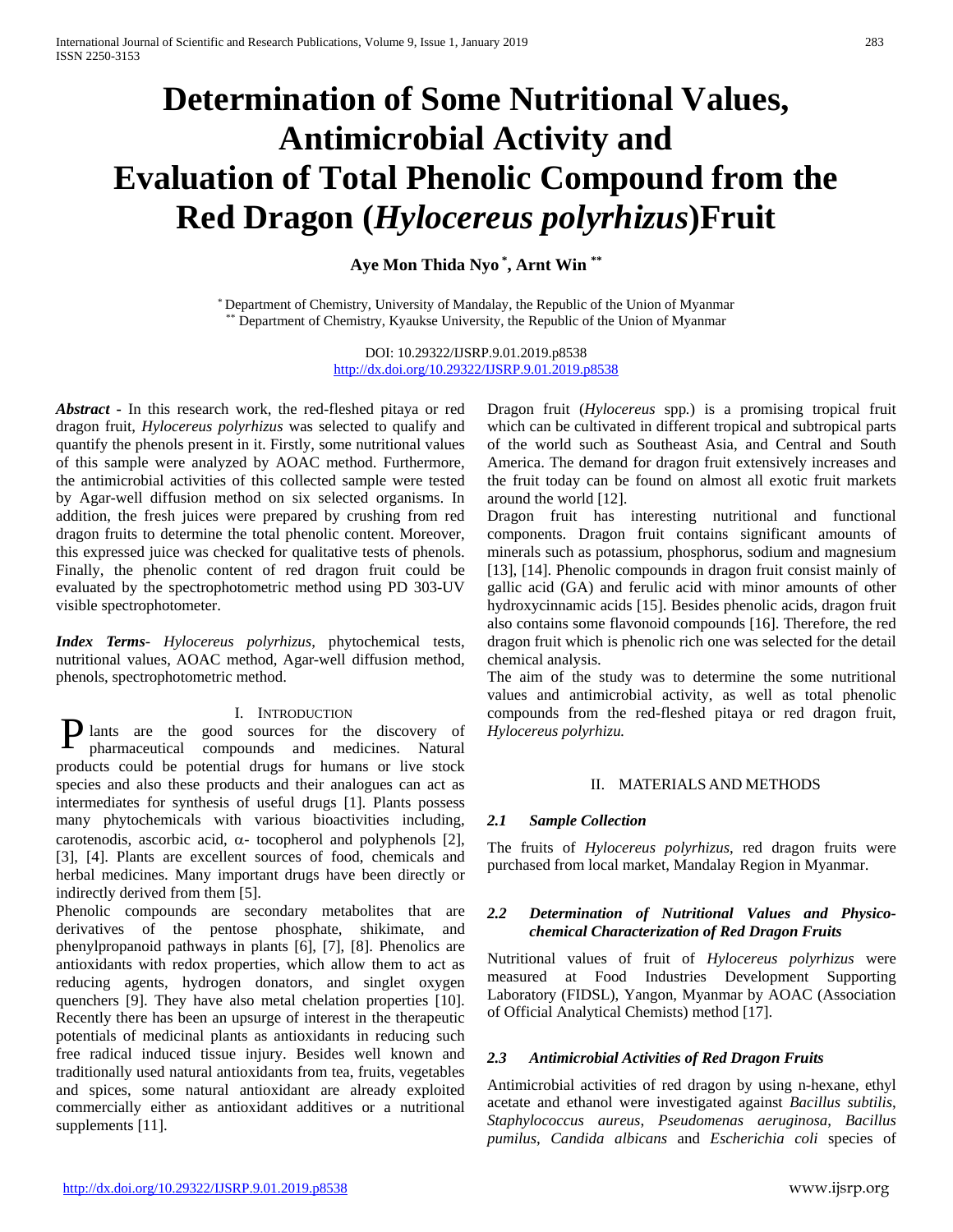microorganisms by employing Agar well diffusion method at PFRD (Pharmaceutical Food Research Department), Insein, Yangon [18].

## *2.4 Preparation of Red-fleshed Fruit Juice Solution of Hylocereus polyrhizus*

100 g of red-fleshed dragon fruit were crushed with 175 mL of distilled water by blender. These juices were squeezed, filtered and then centrifuged with 5000 rpm for 30 minutes. 215 mL of expressed juice which is the liquid product was obtained for the determination of total phenolic content in this sample.

# *2.5 Qualitative Test for Phenols*

## *Group Test*

The fresh juice of dragon fruit was tested by blue litmus paper. This blue litmus paper turns red.

# *Colour with FeCl3*

1 mL of fresh juice of dragon fruit was taken and a few drops of very dilute solution of ferric chloride were added. The colour changes to brown which indicates the presence of phenol [19].

## *2.6 Quantitative Determination of Total Phenolic Content*

The amount of total phenol in extract was determined according to the Folin-Ciocalteau procedure [20].

## *2.6.1 Principle*

Phenols in alkaline medium react with phosphomolybdic acid of Folin- Ciocalteau reagent producing a blue coloured complex.

## *2.6.2 Preparation of Standard Gallic Acid Stock Solution*

10 mg of the standard gallic acid was taken in a test tube. 10 mL of distilled water was added to the standard compound. 1 mL of this standard solution was taken in another test tube. The volume of this solution was made up to 10 mL with distilled water.

# *2.6.3 Estimation of* λ*max for Gallic Acid*

To determine the absorption maximum, standard solution of gallic acid in concentration 7.5 µg/mL was prepared. And then, 100 µL of Folin–Ciocalteau reagent and 300 µL of saturated  $Na<sub>2</sub>CO<sub>3</sub>$  (20%) solution were added. After this standard solution was heated in the water bath at 40ºC for 30 minutes and then cooled at room temperature. The spectrum of this solution was measured in the wavelength interval 700 to 800 nm.

# *2.6.4 Determination of Standard Gallic Acid*

The standard gallic acid stock solution was taken by micropipette into a series of test tubes 20 µL, 40 µL, 60 µL, 80 µL and 100 µL respectively. The volume was made up to 1.6 mL with distilled water in each test tube. And then, 100 µL of Folin– Ciocalteau reagent and 300 µL of saturated  $Na<sub>2</sub>CO<sub>3</sub>$  (20%) solution were added. After the each standard solution was heated

in the water bath at 40ºC for 30 minutes and then cooled at room temperature. The absorbances of prepared standard gallic acid solutions were measured by PD-303 UV visible spectrophotometer at 765 nm with respect to the blank solution. The assay was carried out in triplicate.



Figure 1: Prepared standard solutions of gallic acid with different concentration

## *2.6.5 Determination of Total Phenolic Content of Hylocereus polyrhizus (Red Dragon Fruit)*

The total phenolic content of expressed red dragon juice was measured with the Folin-Ciocalteau reagent. Firstly, 40 µL of expressed juice was taken in a test tube. It was made up to 1.6 mL with distilled water. 100 μL of Folin-Ciocalteau reagent was mixed, then 300  $\mu$ L of saturated Na<sub>2</sub>CO<sub>3</sub> (20%) was added.

The mixture was heated in a water bath at 40ºC for 30 minutes and then cooled at room temperature. The absorbance of this prepared sample was measured at 765 nm by using UVspectrophotometer. The assay was carried out in triplicate. The total phenolic content of red dragon fresh juice was expressed as mg gallic acid equivalent (GAE) / 100 g FW.



Figure 2: Prepared solution of expressed red dragon fresh juice

## III. RESULTS AND DISCUSSION

In this section, the results obtained from the experimental works such as some nutritional values, antimicrobial activity and spectrophotometric determination of total phenolic content in red dragon fruit were discussed.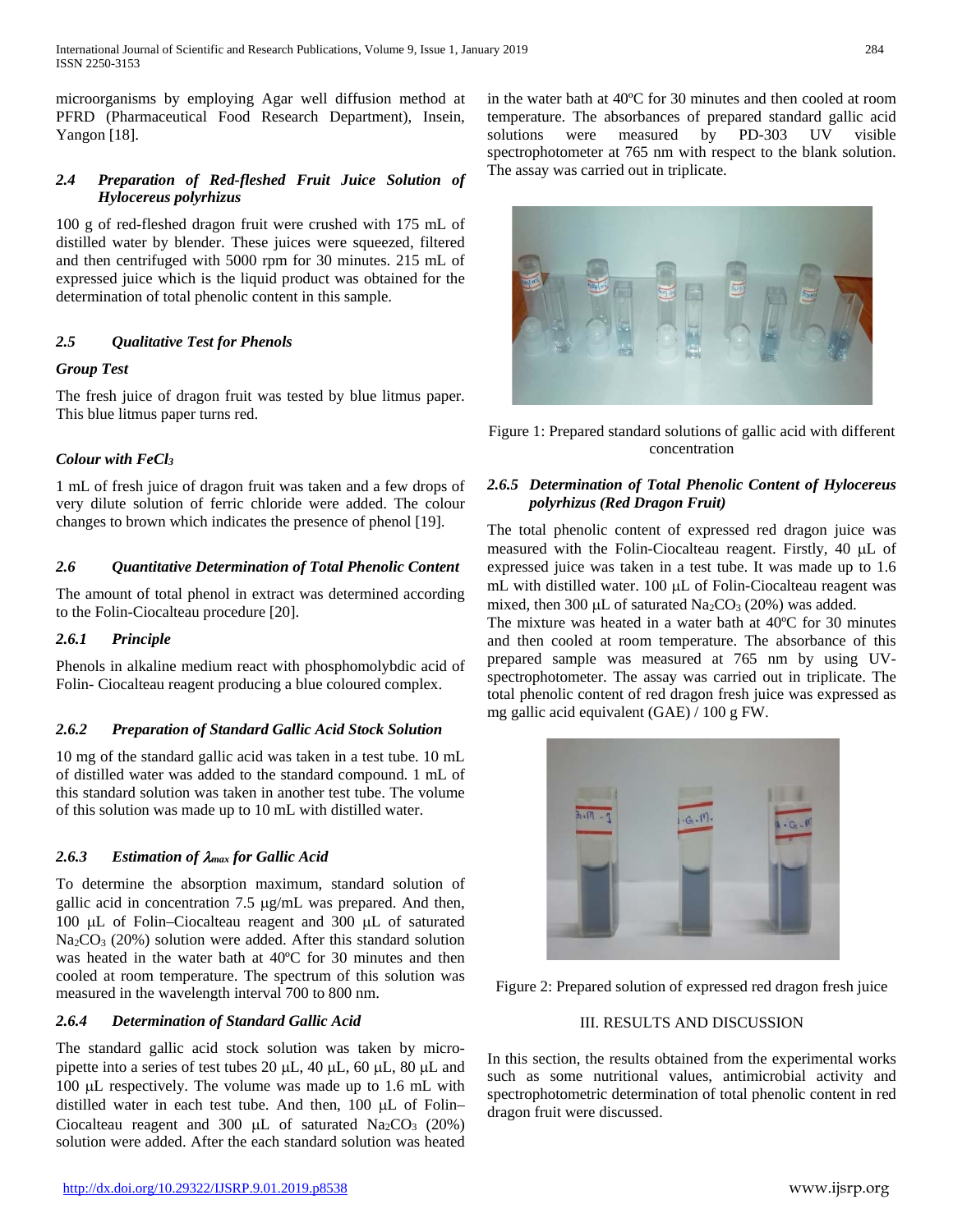## *Some Nutritional Values of Hylocereus polyrhizus (Red Dragon Fruit)*

Some nutritional compositions of red dragon fruit such as water content, ash, crude protein, crude fiber and crude fat were determined by AOAC method and observed data are listed in Table 1.

Table 1: Results of nutritional values of the red dragon fruit

| VО | <b>Parameters</b> | Observed data |
|----|-------------------|---------------|
|    | Water content     | 86.71 %       |
|    | Ash               | $0.52\%$      |
|    | Crude Protein     | 0.94%         |
|    | Crude Fiber       | 1.14 %        |
|    | Crude Fat         | $0.22\%$      |

According to this table, the results obtained in nutritional values are water content 86.71%, ash 0.52%, protein 0.94%, crude fiber 1.14% and crude fat 0.22% in red dragon fruit. All of the resulting data were obtained by triplicate measurements. Mean value was described for each.

# *Antimicrobial Activities of Red Dragon Fruits*

The antimicrobial activities of red dragon fruit were determined by Agar well diffusion method on six tested organisms. The results are tabulated in Figure 3.



Figure 3: Animicrobial activities of various solvent extracts of red dragon fruit

In accordance with these results, the ethyl acetate extract of this selected sample gave medium activities on *E-coli* and low activities on remaining five organisms. The ethanol extract of this selected sample gave low activities on six tested organisms. Moreover, n-hexane extract of red dragon fruit responds low activities on *Staphylococcus aureus, Pseudomonas aeruginosa, Candida albicans* and *E-coli.*

# *Special Test for Phenol*

The fresh juice obtained by crushing from the red dragon fruit was examined by using the special qualitative tests of phenol. The resulted data are tabulated in table 2.

Table 2: Special test for phenol

| No | <b>Experiment</b>  | <b>Observation</b> | <b>Inference</b> |
|----|--------------------|--------------------|------------------|
|    | Group Test         | Blue litmus paper  | Phenol may       |
|    |                    | turns red          | be present.      |
|    | Color with $FeCl3$ | Brown color was    | Phenol is        |
|    |                    | observed           | present.         |

From these results, it was observed that the fresh juice of the selected sample consists of phenolic compounds.

# *Total Phenolic Content in Red Dragon Fruit*

Determination of total phenolic content was carried out by Folin-Ciocalteau reagent method using spectrophotometer.

# *Absorption Maximum Wavelength of Gallic Acid*

Scanning of the complex in a wavelength range from 700 nm to 800 nm showed a maximum absorbance ( $\lambda_{\text{max}}$ ) at 765 nm as shown in Figure 4.



Figure 4: Maximum wavelength of standard gallic acid

# *Standard Gallic Acid*

The standard gallic acid solutions at concentration 2 to 10 µg/mL in distilled water were measured to know their absorbance by PD-303 UV visible spectrophotometer. The calibration curve was plotted against by using the resulting data of standard gallic acid solution as shown in figure 5.



Figure 5: Concentration and absorbance calibration curve for standard gallic acid